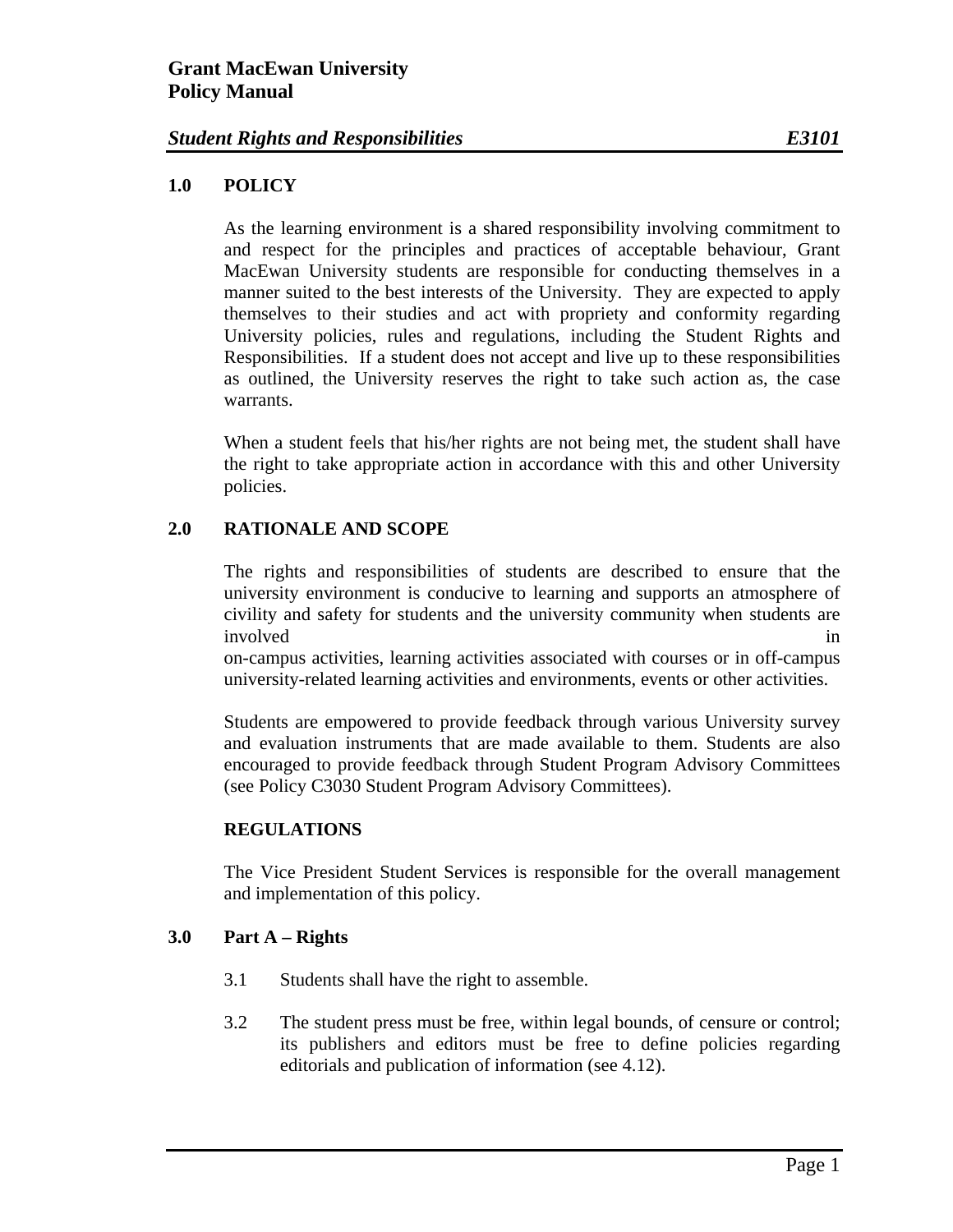- 3.3 Students have a right to a healthy and safe environment. The student has a right not to be subject to harassment, sexual harassment, bullying or discrimination, indignity, injury or violence.
- 3.4 Students have specific information access and privacy protection rights and protections as granted them under the Alberta Freedom of Information and Protection of Privacy (FOIPP) Act and Regulation. The FOIPP Act applies to all information collected, generated, and recorded by the University in effecting its business under its charter as a post-secondary educational institution under the Alberta Post-Secondary Learning Act (see Policy D7230 Information Security Policy).
- 3.5 Students shall be informed of the extent of University-related expenses through published information or information conveyed by university employees.
- 3.6 Students have the right, at the beginning of a course, to receive a course outline which provides notice of instructor availability, course content and expectations, calendar description, requirements for attendance and punctuality, evaluation requirements and teaching methodologies, and how significant changes to the course outline will be communicated (see Policy C1010 Course Outlines).
- 3.7 Students have a right to expect that the University's academic schedule is followed (see Policy A3020 Academic Schedule).
- 3.8 Students may, within a prescribed time period, change a course for which they have registered or transfer to a different section within a course, if available, after classes have begun according to the prescribed dates as indicated in the academic schedule.
- 3.9 Students have a right to freedom of opinion and expression within the bounds of the learning environment and, where course content allows, in assignments and exams, but not at the expense of the rights of others.
- 3.10 Students have a right to proper and impartial evaluation of their performance. Students have a right to request a reassessment of written final examinations (see Policy C2020 Grading).
- 3.11 Students have the right to have their completed assignments returned to them after they are marked, unless the instructor has previously informed the student otherwise.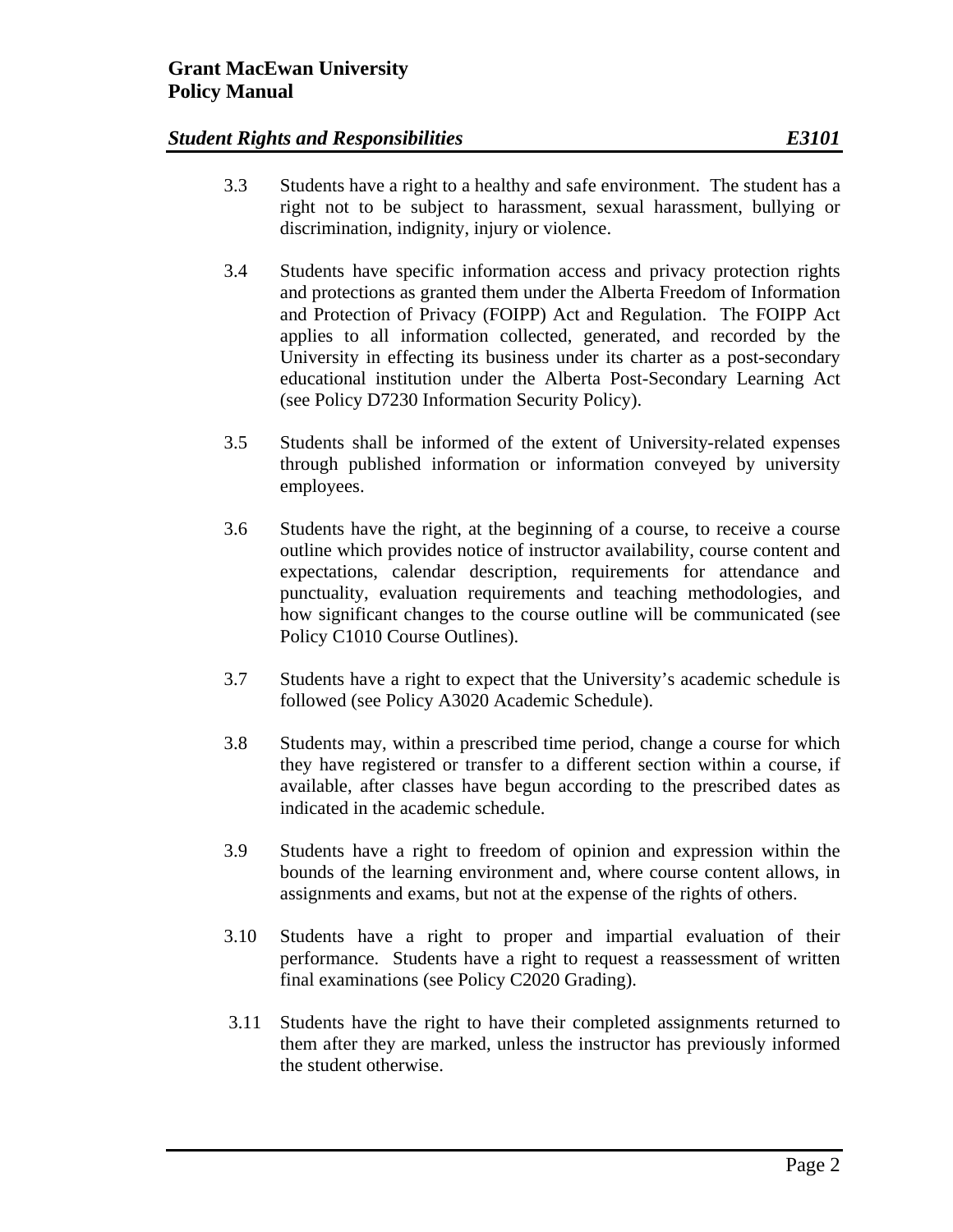- 3.12 Students have the right to expect the University to provide instructors who possess appropriate knowledge and teaching skills in relation to their course of instruction.
- 3.13 Students have the right to study in a University environment that respects academic integrity (see Policy C1000 Academic Integrity).
- 3.14 Students have the right to procedural and substantive fairness in any investigations of allegedly improper student conduct or alleged violations of Policy C1000 Academic Integrity.
- 3.15 Students have the right to request and view any rule, policy or guideline regarding study and general conditions at the University as well as information regarding the consequences of transgressing such rules, policies or guidelines.
- 3.16 Students have the right to support, through the appropriate student governance representatives, with regard to any right, according to the procedures in effect at the University.
- 3.17 Students of the University will have the right to access a process to appeal a decision or ruling that affects them unless a University policy notes that a matter is not able to be appealed.

#### **4.0 Part B – Student Responsibilities**

By the act of applying to a program and/or registering in courses, each student agrees to be bound by the policies, regulations and procedures of Grant MacEwan University.

- 4.1 Students must conduct themselves in a responsible manner, and any of the following shall constitute improper student conduct:
	- a) Cheating, plagiarizing, fabricating and falsifying, assisting others in dishonest behaviour, or obtaining an unfair advantage (see Policy C1000 Academic Integrity).
	- b) Engaging in behaviour that is defined as harassment, sexual harassment, bullying, or discrimination (see Policy D1125) Harassment), whether through words, conduct or material, is reasonably considered to be offensive to someone or that demeans, belittles, intimidates or humiliates another person. This behaviour includes threatening to subject or subjecting any person, student or staff to physical, sexual or mental harassment, indignity, injury, violence or discrimination.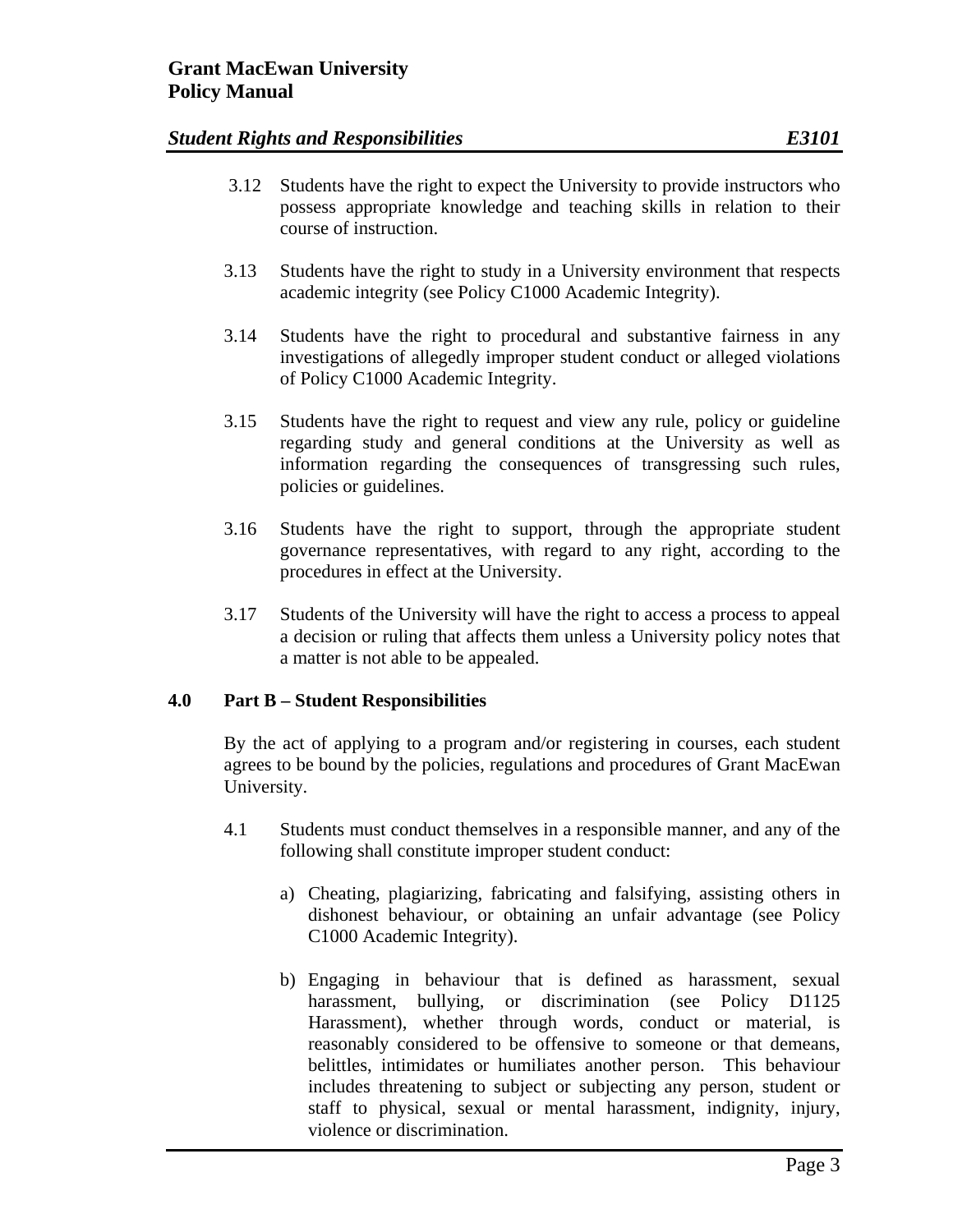- c) Disturbing, disrupting, or otherwise interfering with learning, studies, laboratories, lectures, work or other activities of fellow students or staff. In addition, students must respect the rights of other persons to health, privacy and security.
- d) Intentionally damaging, destroying or moving without authority the property of the University or of any student or employee.
- e) Making unauthorized use of or unauthorized entry to University property.
- f) Participating in unauthorized or potentially hazardous activities.
- g) Failing to obey the lawful instructions of any University official or employee acting in the performance of his or her duty and failing to obey all published or posted regulations relating to the use of and entry to University building and facilities.
- h) Failing to obtain approval, or failing to follow procedure as required under University policies and regulations
- 4.2 Students are responsible for acquainting themselves with course outlines, content, evaluation methods**,** timelines, and methodology (see Policy C1025 Course Outlines).
- 4.3 Students are responsible for knowing and adhering to course prerequisite and co-requisite requirements.
- 4.4 Students are responsible for acquainting themselves with procedures to be followed regarding rescheduling or replacement of classes or assessments and examinations.
- 4.5 Students are responsible for addressing any concerns first with the instructor or, if this is not feasible, with the Chair.
- 4.6 Students are responsible for punctuality and course attendance as specified in Policy C2050 Attendance**.**
- 4.7 Students are responsible for submitting assignments to their instructors within the required deadlines.
- 4.8 Students are responsible for retaining copies of all submitted work until the end of the term.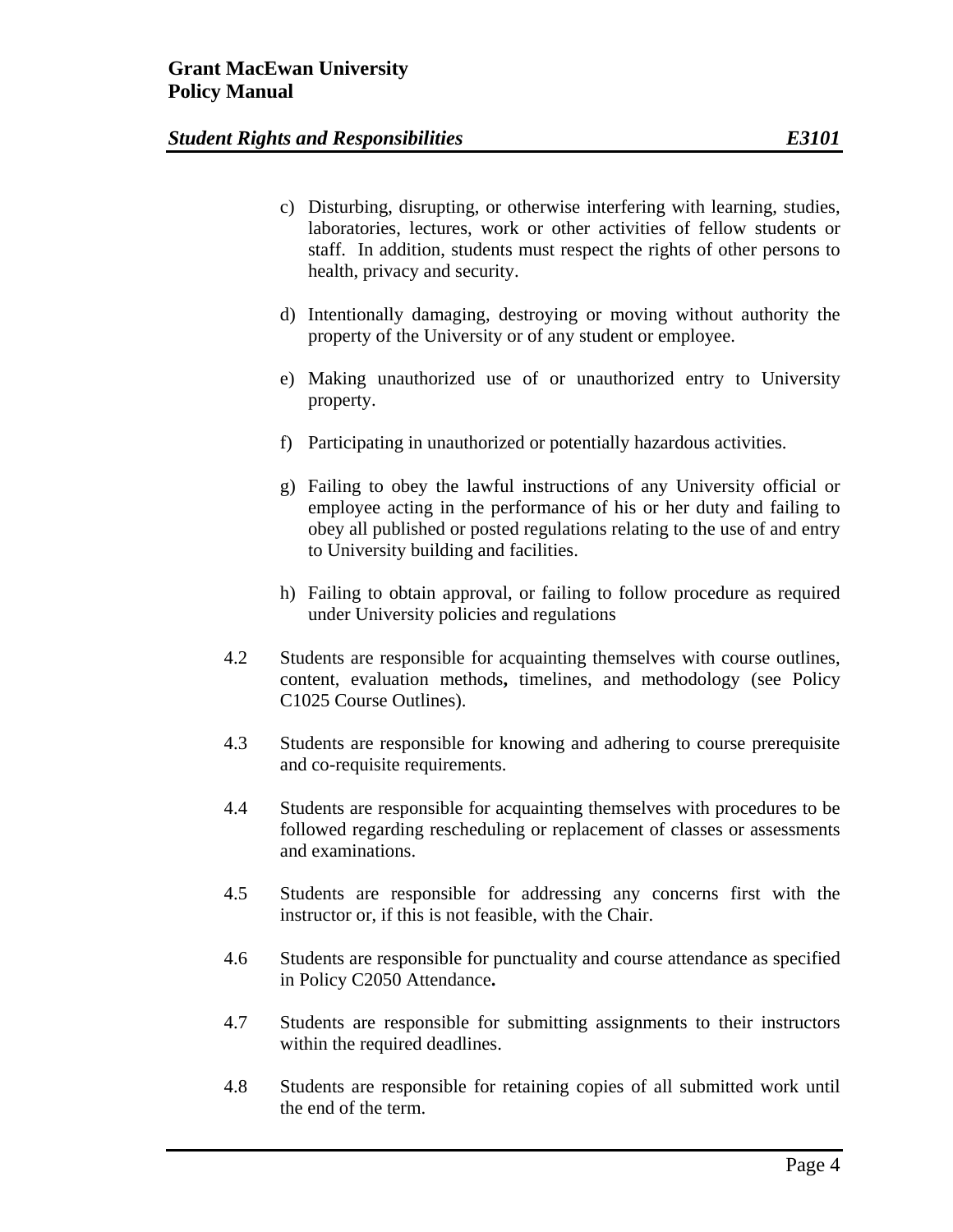- 4.9 Students are responsible for taking advantage of educational activities offered to them and for taking part in meetings during which topics concerning them will be discussed.
- 4.10 Students are responsible for using University services to ensure proper orientation to their studies, monitoring of academic progress and graduation requirements.
- 4.11 Students are responsible for fulfilling their obligations, as agreed upon in conjunction with the University**,** with regards to the use and proper treatment and timely return of University property and services at their disposal.
- 4.12 Students are required to respect standards of responsible journalism and communication by avoiding the creation or distribution material of a slanderous, defamatory or indecent nature, unfounded allegations, slights to personal dignity and malevolent insinuations.
- 4.13 Students who live in the University's residence must adhere to all Residence Community Standards**.**
- 4.14 Students are responsible for reading their e-mail as directed to their University-assigned e-mail account and for responsible use of technology (see Polices D6010 Use of University Computer Facilities and Information Resources and D7225 Electronic Mail).
- 4.15 Notwithstanding any other student responsibilities as indicated in the policy, students are responsible for adhering to municipal, provincial and federal laws.

## **5.0 STUDENT DISCIPLINE AND APPEALS PROCEDURES**

With the possible exception of D1125 Harassment, incidents of alleged improper student conduct or violation of a student's rights will be dealt with according to the regulations outlined in the following policies: E3103 Student Appeals, D1125 Harassment, E3102 Student Discipline, and C1000 Academic Integrity.